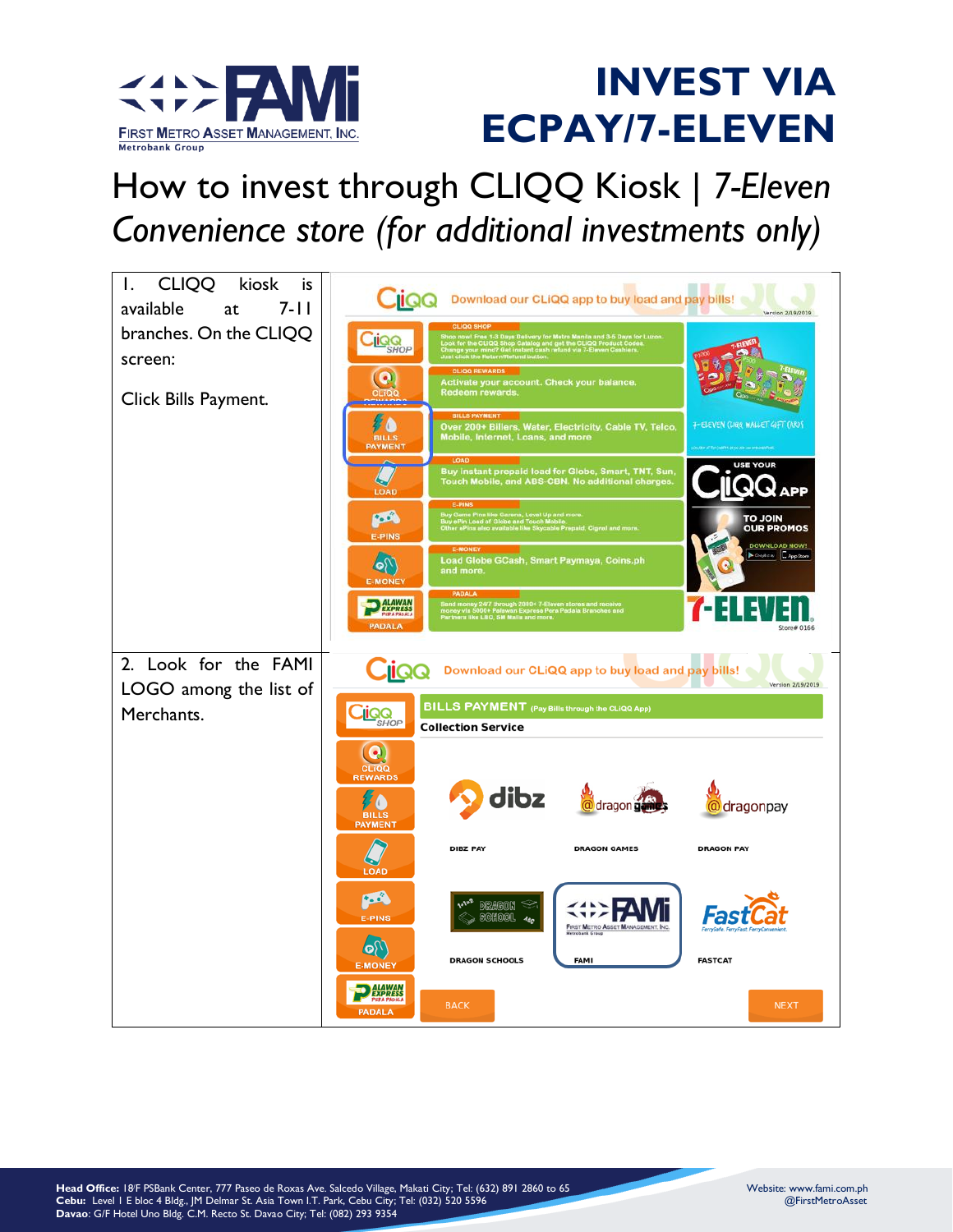

3. Fill out the details of the investment.

Reference Number shall be the combination of Fund Name + Account Number (add zeroes before the account number to make it 8 digits)

Example:

SALEF00012345 CF00012345 SALBF00012345 SALFIF00012345

Account Name (please encode client's full name) : Juan Dela Cruz

Amount (should be the minimum amount): 1000.00

4. Input Customer Mobile Number

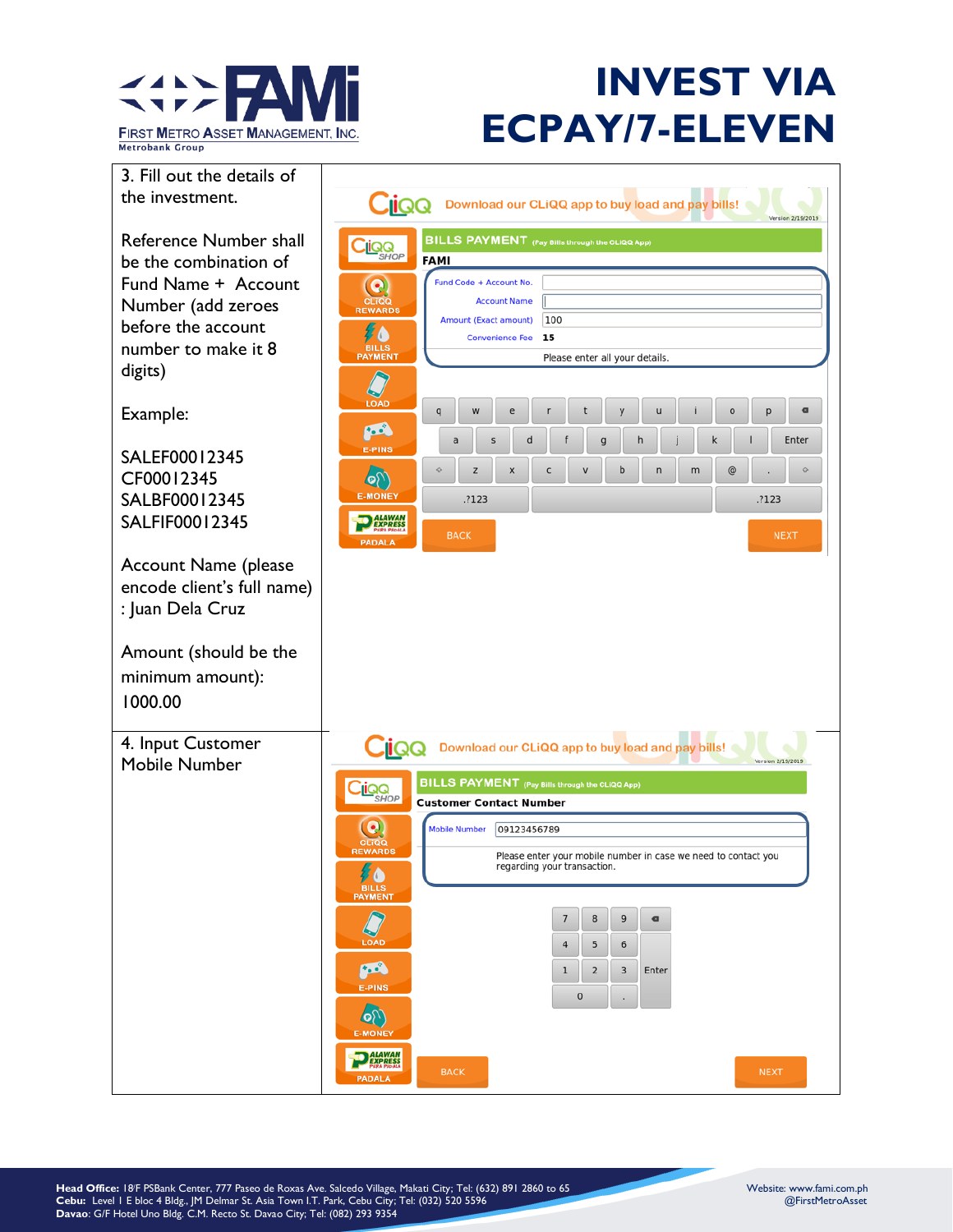

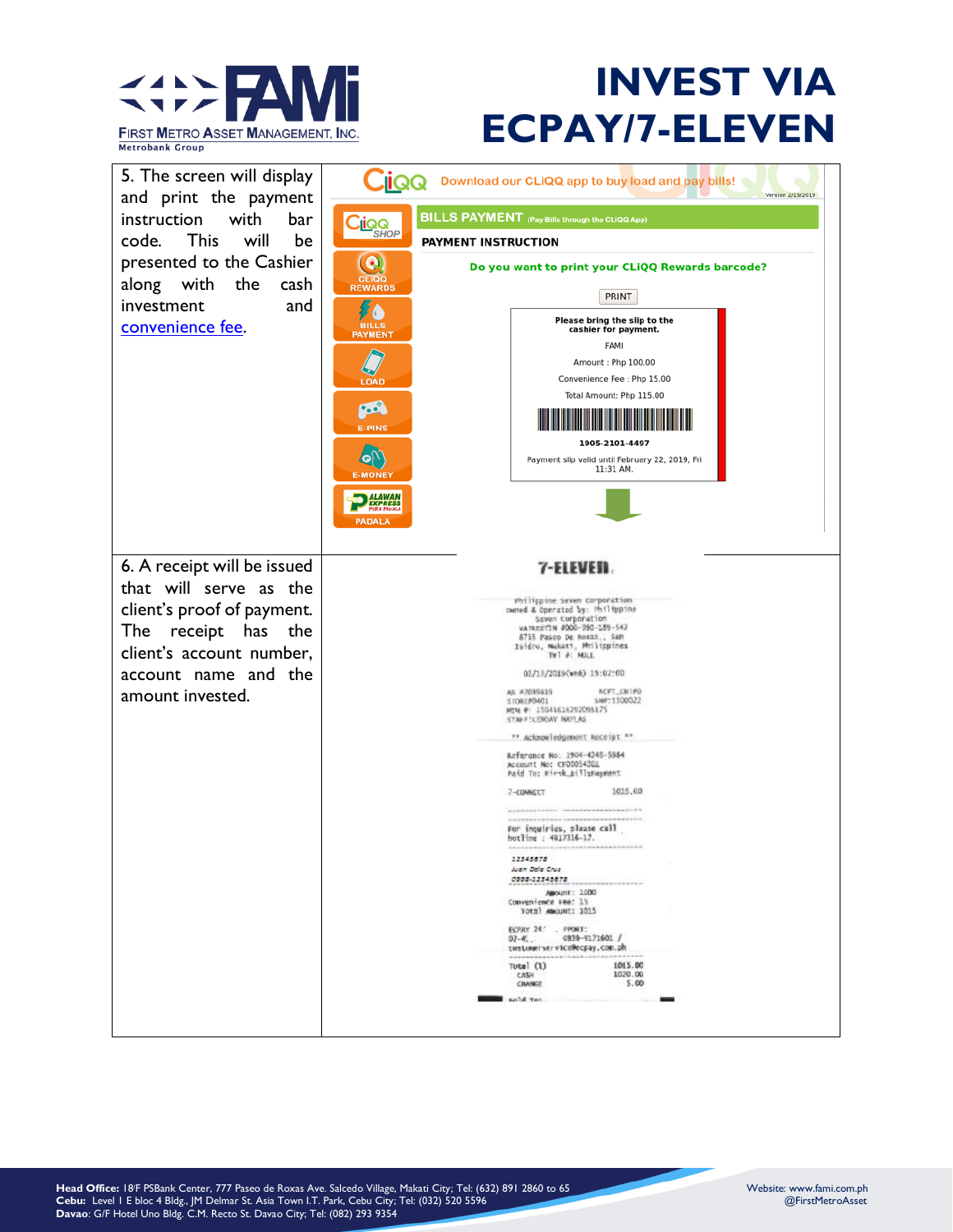

# How to invest through CLIQQ Mobile App *(for additional investments only)*

| I. Download CLIQQ Mobile App | $\bullet$<br>Cioo .<br>₱<br>856.00<br><b>Load Wallet</b><br>Buy at 7-Eleven<br>Add money to your PAY<br>wallet balance<br>to scan and go!<br>Request<br>Send<br><b>Manage Transactions</b>                                                                                              |
|------------------------------|-----------------------------------------------------------------------------------------------------------------------------------------------------------------------------------------------------------------------------------------------------------------------------------------|
| 2. Select Bills Payment Icon | Cipo - III<br>⊗<br>9902062354736<br>SCAN YOUR BARCODE BEFORE PAYMENT TO EARN POINTS<br><b>Rewards Balance</b><br>$0.00$ Pts. ><br><b>Open Wallet</b><br>Δ<br>P<br><b>IQQ</b><br>Þ.<br>Pay Bills<br>Browse<br>24/7<br><b>Buy Load</b><br>Add e-Money<br>迦叫<br><b>Manage Transactions</b> |

**Head Office:** 18/F PSBank Center, 777 Paseo de Roxas Ave. Salcedo Village, Makati City; Tel: (632) 891 2860 to 65 Website: www.fami.com.ph **Cebu:** Level 1 E bloc 4 Bldg., JM Delmar St. Asia Town I.T. Park, Cebu City; Tel: (032) 520 5596 @FirstMetroAsset **Davao**: G/F Hotel Uno Bldg. C.M. Recto St. Davao City; Tel: (082) 293 9354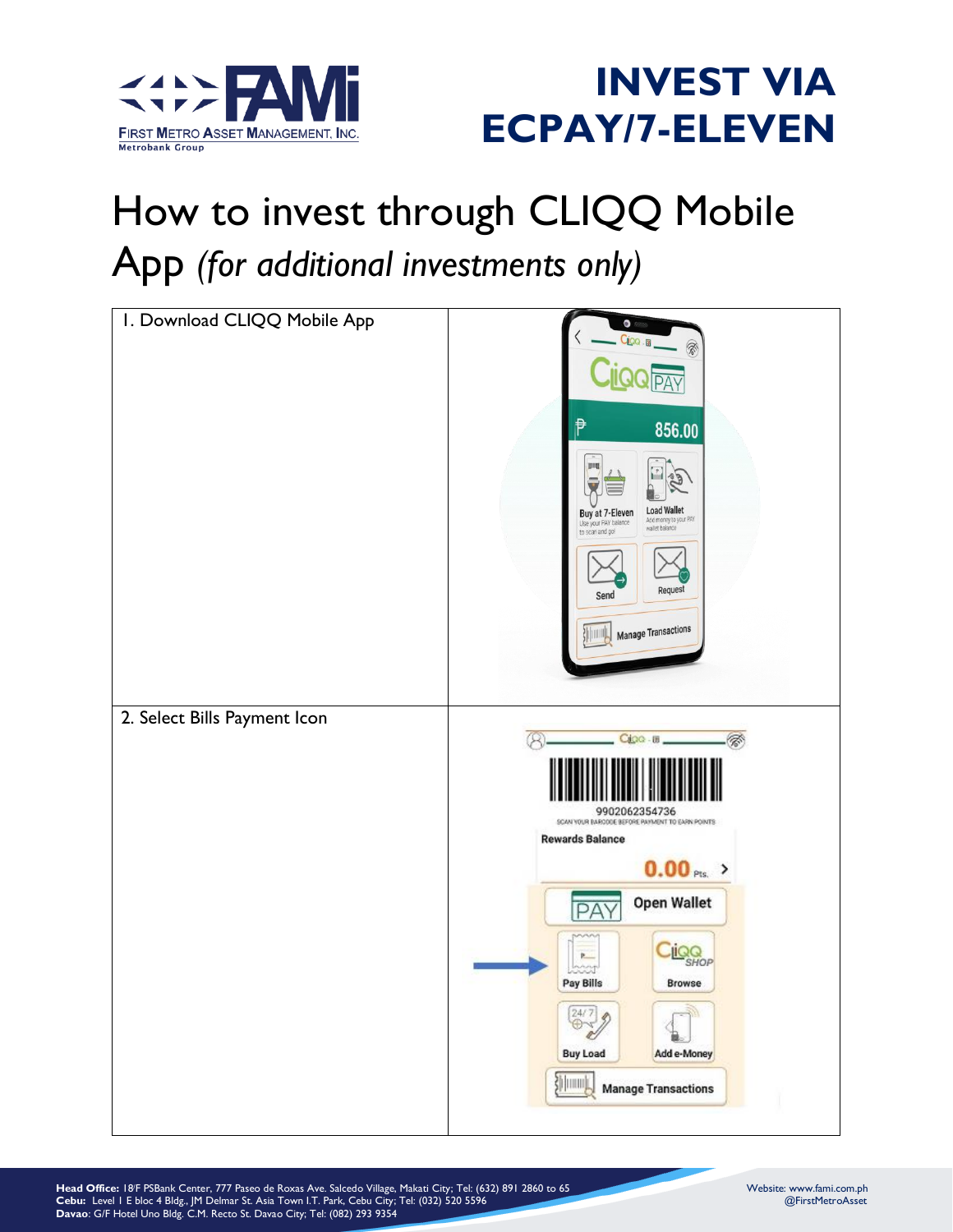

| 3. On the Search Tab: Type FAMI          | Cioo-18                                                            |
|------------------------------------------|--------------------------------------------------------------------|
|                                          | Q Search<br>×                                                      |
|                                          | FAVORITE BILLERS<br>CLICK HORE TO GENERATE A BARCODE FROM YOUR     |
|                                          | HISTORICAL TRANSACTIONS                                            |
|                                          | 42<br>Aid / Donation<br>Airlines<br>Cable T.V.                     |
|                                          | Collections<br>Credit Card<br>eCommerce                            |
|                                          | Electricity<br>eMoney<br>Games                                     |
|                                          | fig <sub>1</sub><br>$000 -$<br>Government<br>Insurance<br>Internet |
|                                          | Telco<br>Loans<br>Transpo / Toll                                   |
|                                          |                                                                    |
| 4. Client will encode the Fund Name +    | $CIOQ - B$                                                         |
| Account Number (add zeroes before        | BILL PAYMENT                                                       |
| the account number to make it 8 digits), | FAMI                                                               |
| <b>Account Name and the Amount to be</b> | Description                                                        |
| invested.                                | Payment for FAMI                                                   |
|                                          | Fund Code + Account No.                                            |
|                                          | Fund Code + Account No.                                            |
|                                          | Account Name                                                       |
|                                          | Account Name                                                       |
|                                          |                                                                    |
|                                          | Amount<br>P<br>AMOUNT                                              |
|                                          |                                                                    |
|                                          |                                                                    |
|                                          | CONFIRM                                                            |
|                                          |                                                                    |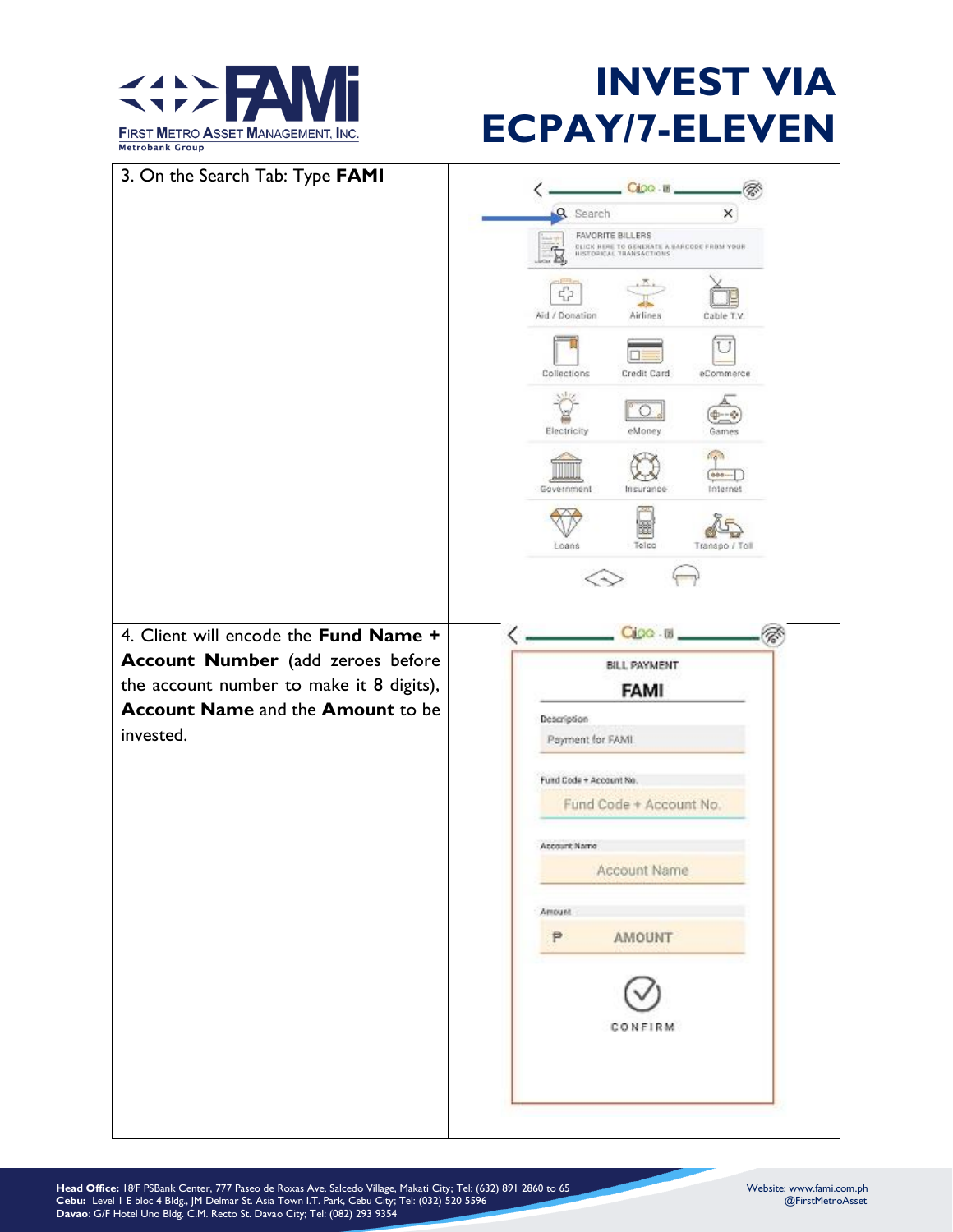

5. Payment instruction with bar code will  $C_{\text{IGG}}$  . If  $\Box$ ८ Ø, be displayed. This will be presented to 7- 7-CONNECT BARCODE 11 Cashiers along with the cash Instructions: Present to 7-Eleven cashier and pay amount due investment and [convenience fee](CONVENIENCE%20FEE.pdf) for **Tetal Amount:** validation. ₱ 1015.00 1904-9203-5877 Transaction: **Bills Payment** Partner: **FAMI** Merchant Ref: SALEF0053626 Service Fee: P 15.00 Date Created: Feb 18, 2019 3:42 PM Payment slip valid until: Feb 19, 2019 3:42 PM **STATUS: PENDING Shimmulu Manage Transactions**  $\mathbb{R}^2$